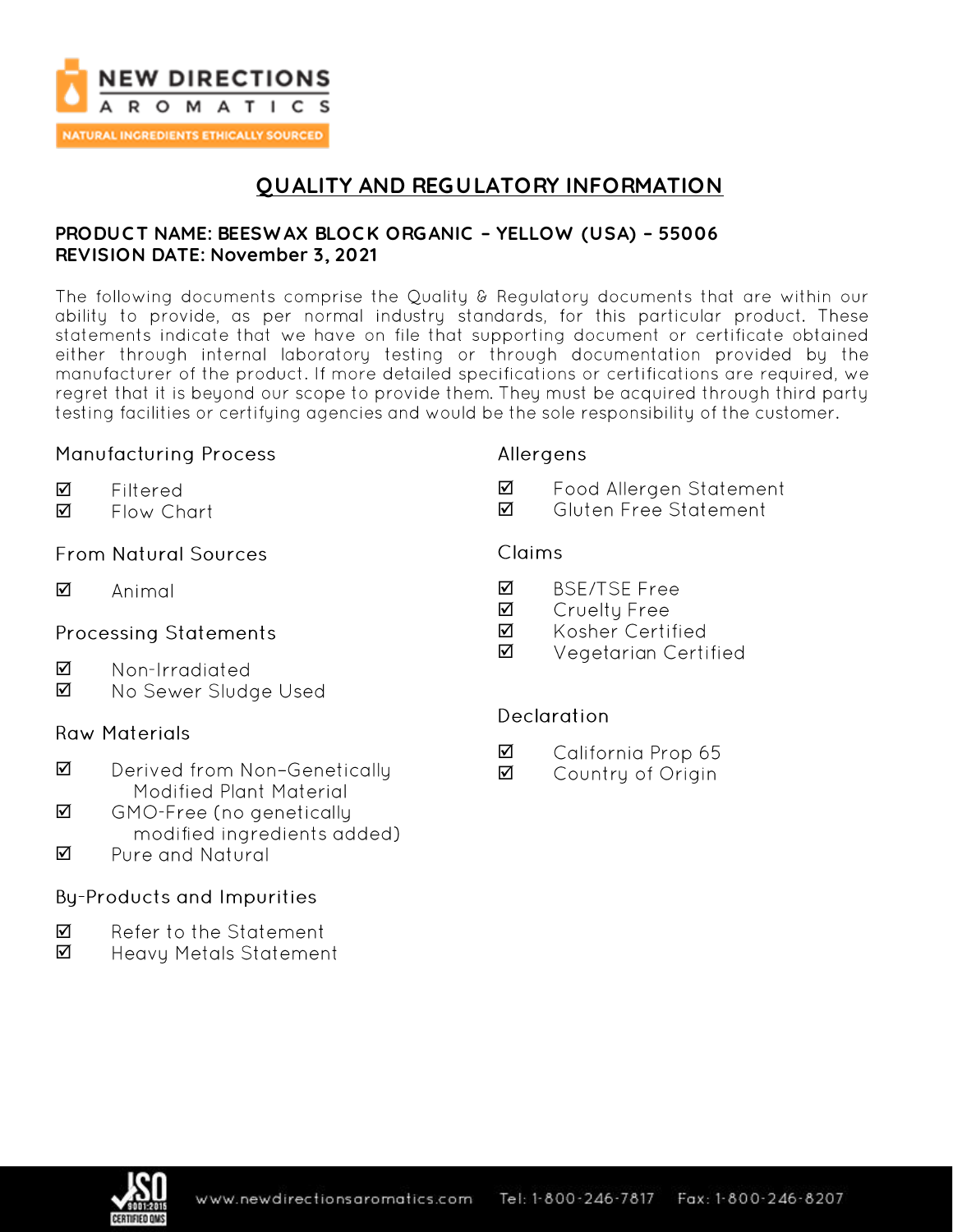

# **FLOW C HART**

## **PRODUC T NAME: BEESW AX BLOC K ORGANIC – YELLOW (USA) – 55006**



#### **Disclaimer & Caution**

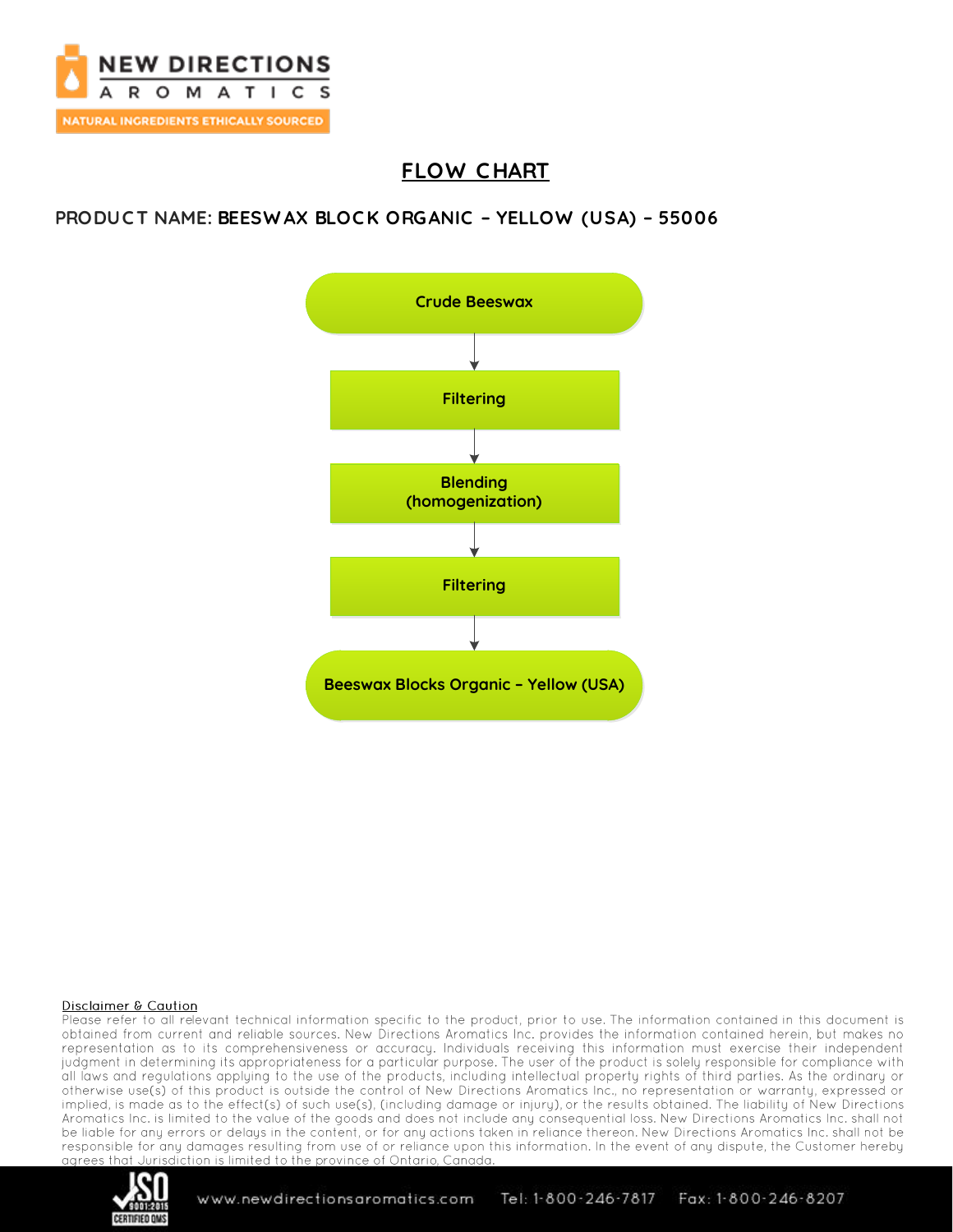

# **NON-IRRADIATION STATEMENT**

## PRODUCT NAME: BEESWAX BLOCK ORGANIC - YELLOW (USA) - 55006

We hereby declare that, to the best of our knowledge, this product has not been irradiated and does not contain any ingredient that has gone through any irradiation.

#### **Disclaimer & Caution**

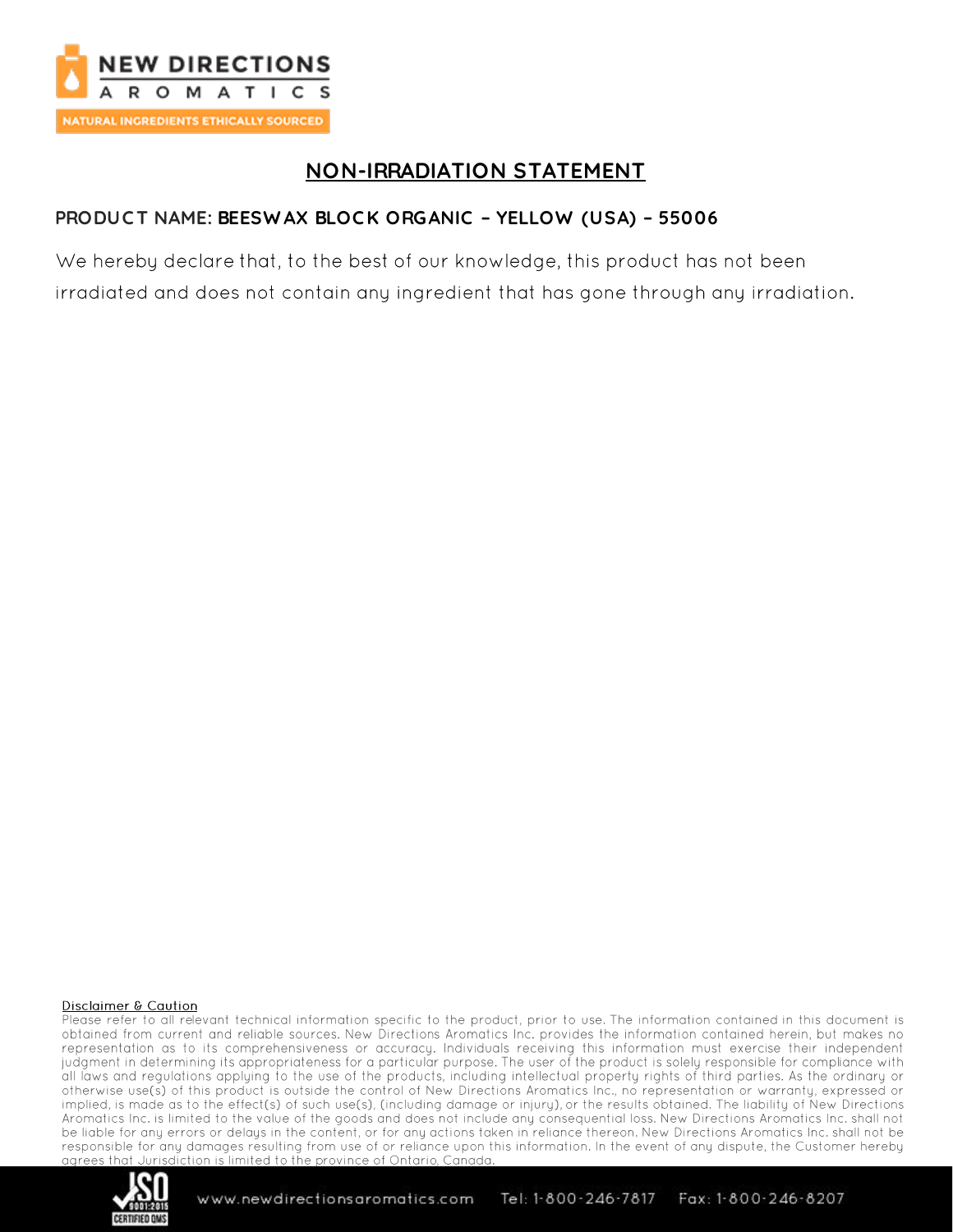

# **SEWER SLUDGE STATEMENT**

## PRODUCT NAME: BEESWAX BLOCK ORGANIC - YELLOW (USA) - 55006

We hereby declare that, to the best of our knowledge, this product is free from and was not processed with sewage sludge.

#### **Disclaimer & Caution**

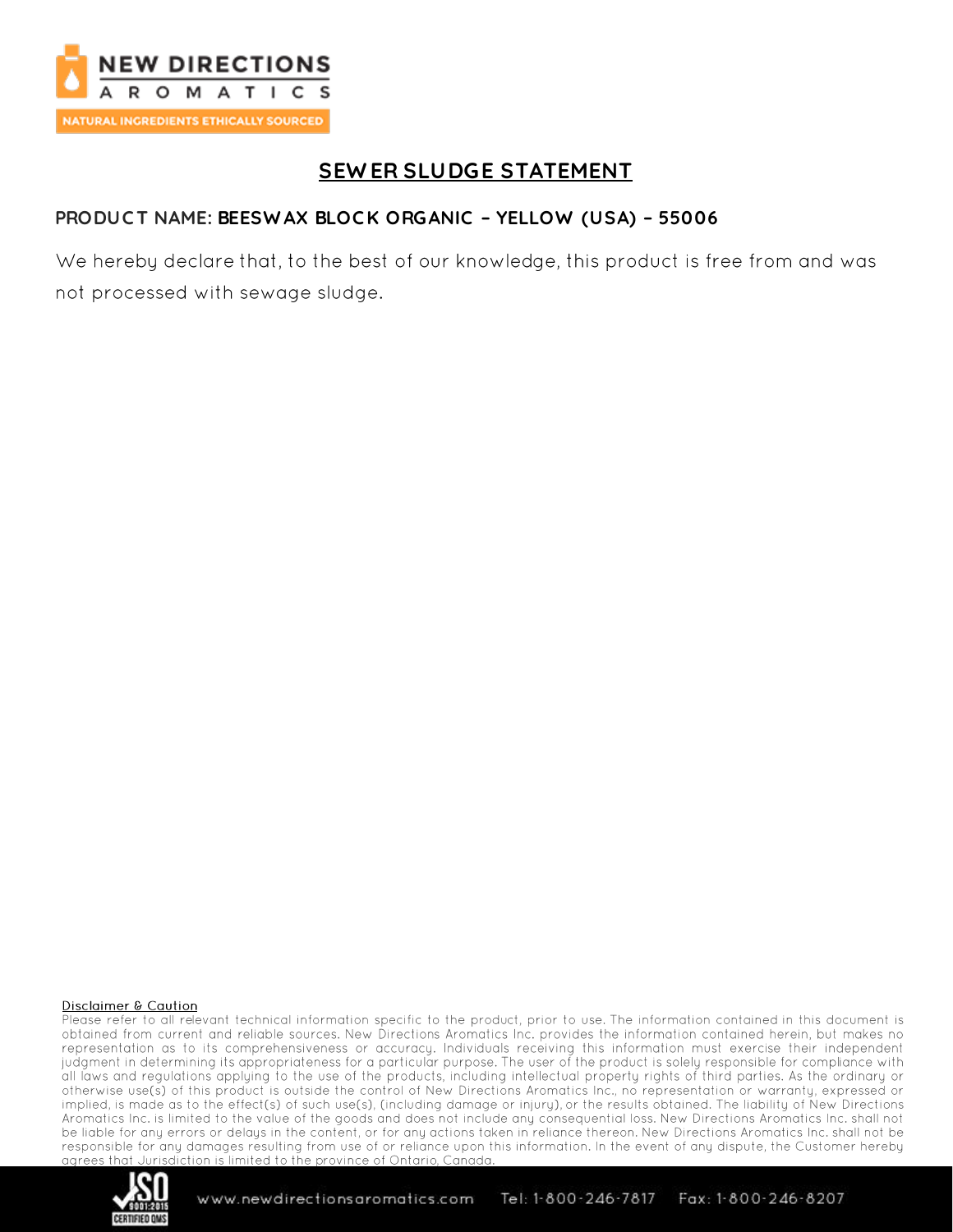

# **GMO STATEMENT**

## PRODUCT NAME: BEESWAX BLOCK ORGANIC - YELLOW (USA) - 55006

We hereby declare that, to the best of our knowledge, this product was not produced from or with GMO plant material.

#### **Disclaimer & Caution**

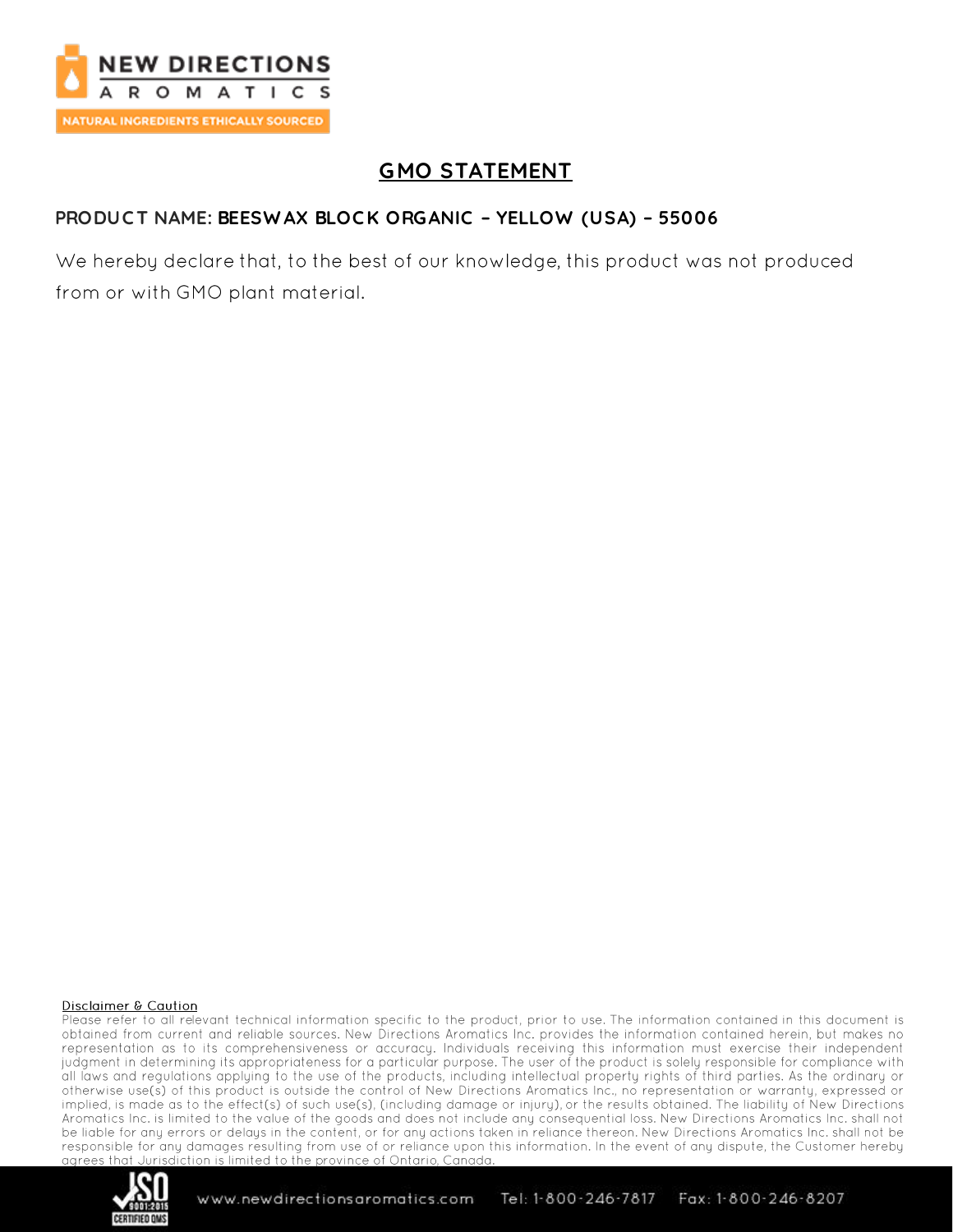

# PURE AND NATURAL STATEMENT

### PRODUCT NAME: BEESWAX BLOCK ORGANIC - YELLOW (USA) - 55006

We hereby declare that, to the best of our knowledge, this product is 100 % pure and natural.

#### **Disclaimer & Caution**

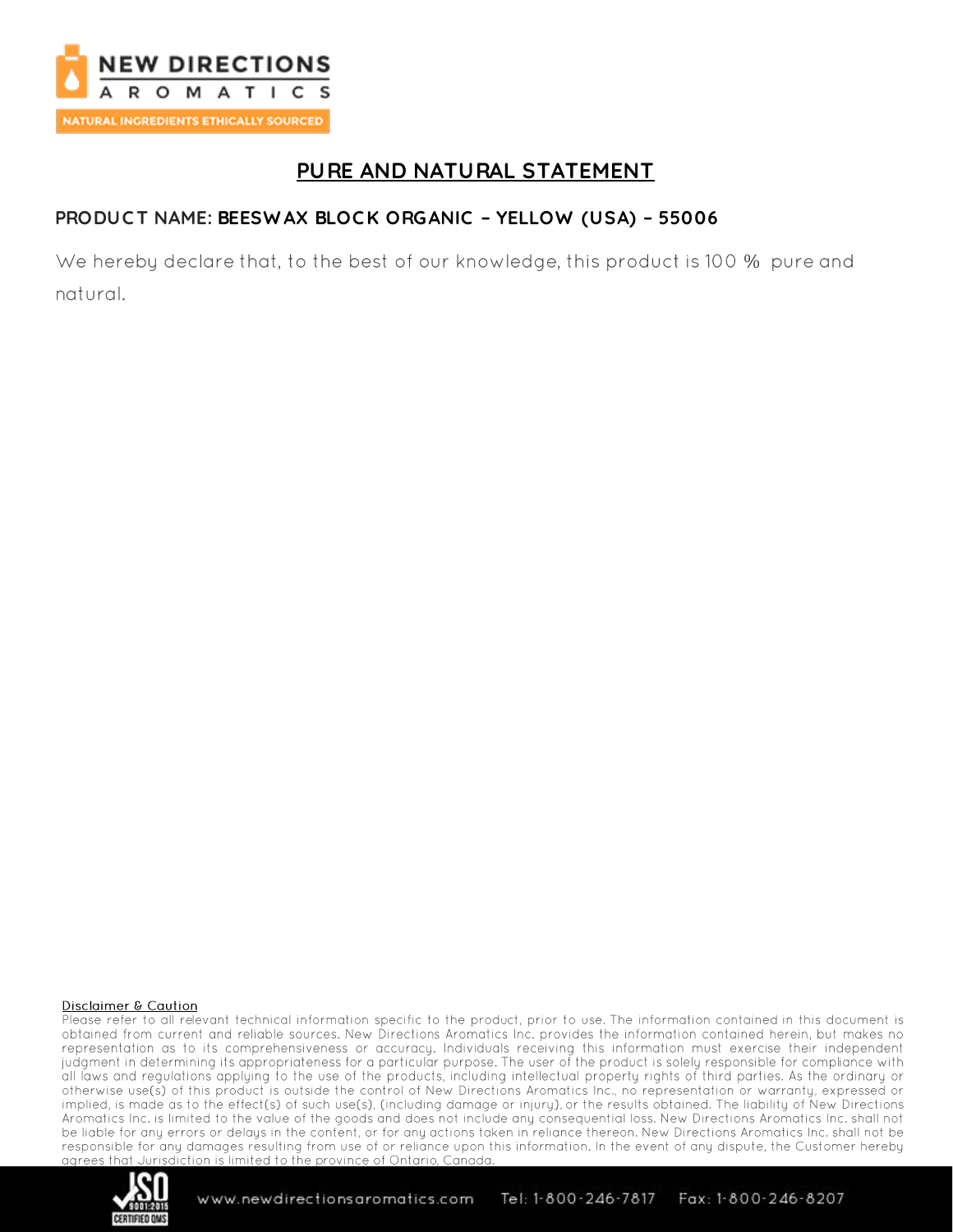

# **BY-PRODUC TS & IMPURITIES STATEMENT**

## **PRODUC T NAME: BEESW AX BLOC K ORGANIC – YELLOW (USA) – 55006**

We hereby declare that, to the best of our knowledge, this product was not manufactured with, nor does it contain any of the following by-products and impurities:

- Aflatoxins •
- Antioxidants
- CMR (Carcinogenic, Mutagenic, Reprotoxic) Substances •
- Formaldehyde
- Microorganisms (Mould etc.) •
- Mycotoxins
- Nanoparticles •
- Parabens
- **Pesticides and Residual Pesticides**
- Phthalates
- Preservatives
- Solvents and Residual Solvents
- Sulfates
- SVHC (Substances of Very High Concern) •

#### Disclaimer & Caution

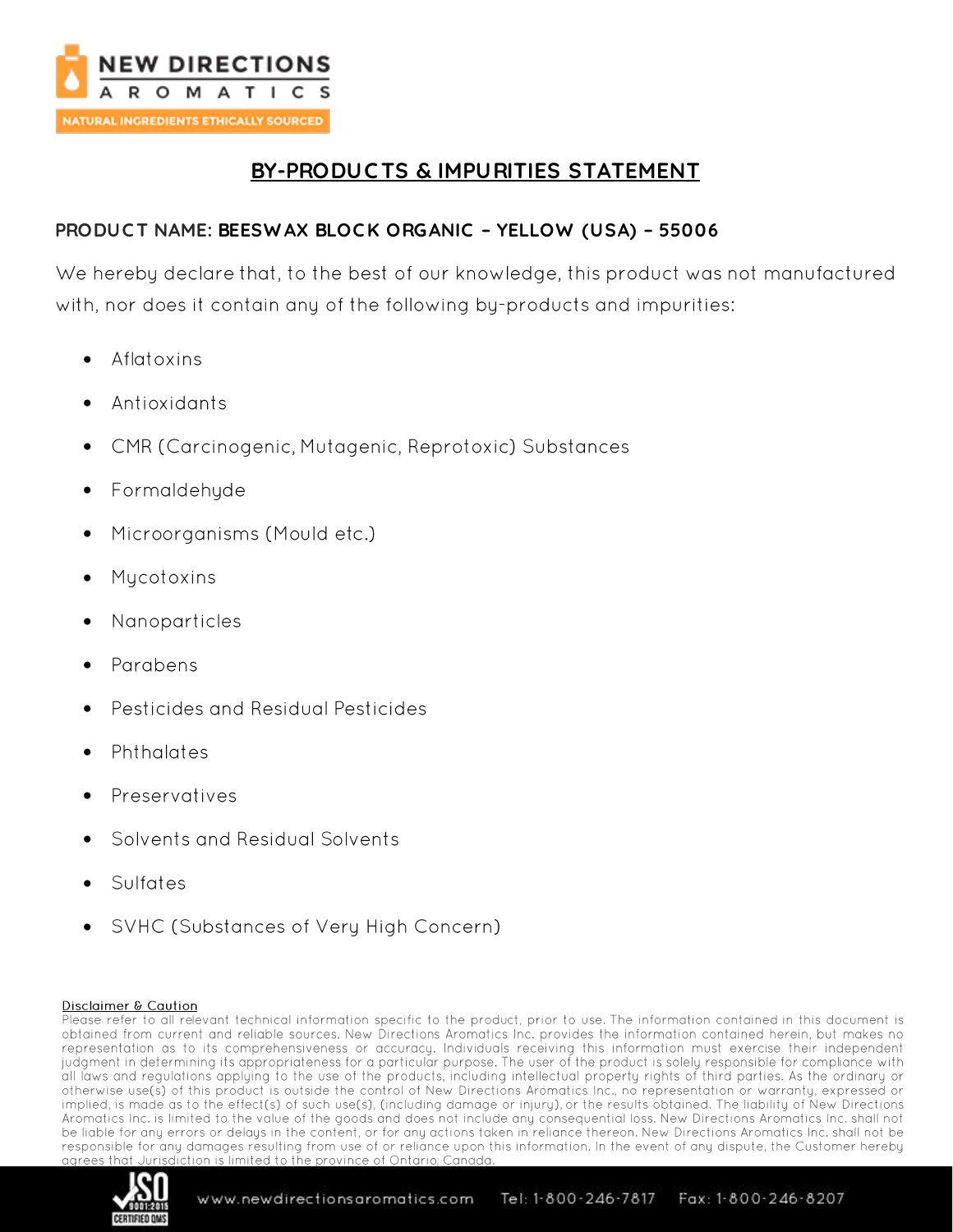

# **HEAVY METALS STATEMENT**

## PRODUCT NAME: BEESWAX BLOCK ORGANIC - YELLOW (USA) - 55006

We hereby declare that, to the best of our knowledge, heavy metals are not part of the manufacturing process and are not added to this product. Naturally derived beeswax may contain naturally occurring, and unavoidable, heavy metals.

#### **Disclaimer & Caution**

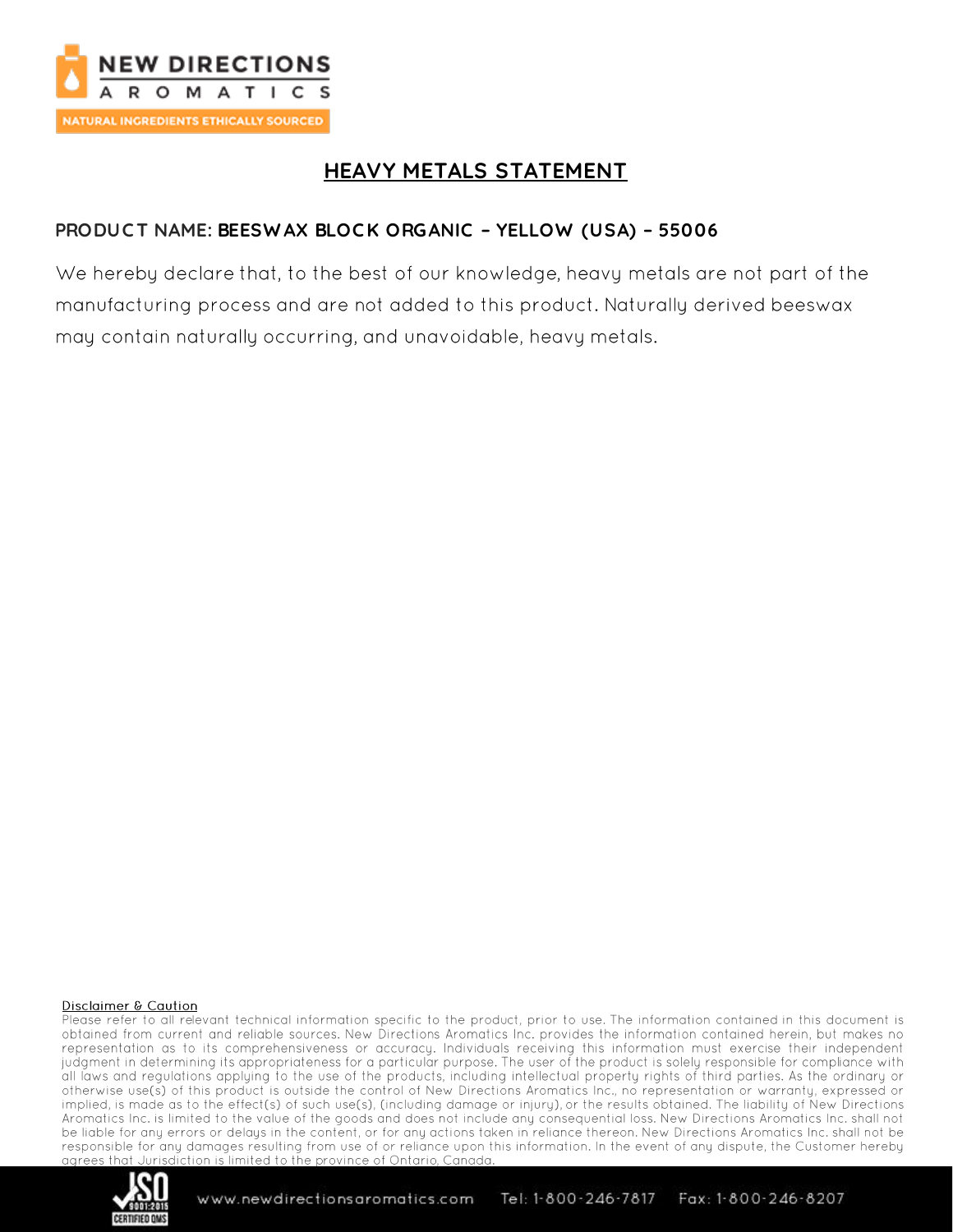

# **FOOD ALLERGEN INFORMATION**

## PRODUCT NAME: BEESWAX BLOCK ORGANIC - YELLOW (USA) - 55006

| Component                                       | Present in the product |
|-------------------------------------------------|------------------------|
| Peanuts (and/or derivatives,) e.g., protein oil | No                     |
| Tree Nuts (and/or derivatives)                  | No                     |
| Sesame Seeds (and/or derivatives)               | <b>No</b>              |
| Wheat                                           | No                     |
| Gluten                                          | No                     |
| Soybeans (and/or derivatives)                   | No                     |
| Dairy (including lactose) or Eggs               | <b>No</b>              |
| Fish or their products                          | No                     |
| Shellfish or their products                     | No                     |
| Meat (and/or derivatives) or Bovine Material    | No                     |
| Tartrazine                                      | No                     |
| Sulphites (and derivatives)                     | No                     |

#### **Disclaimer & Caution**

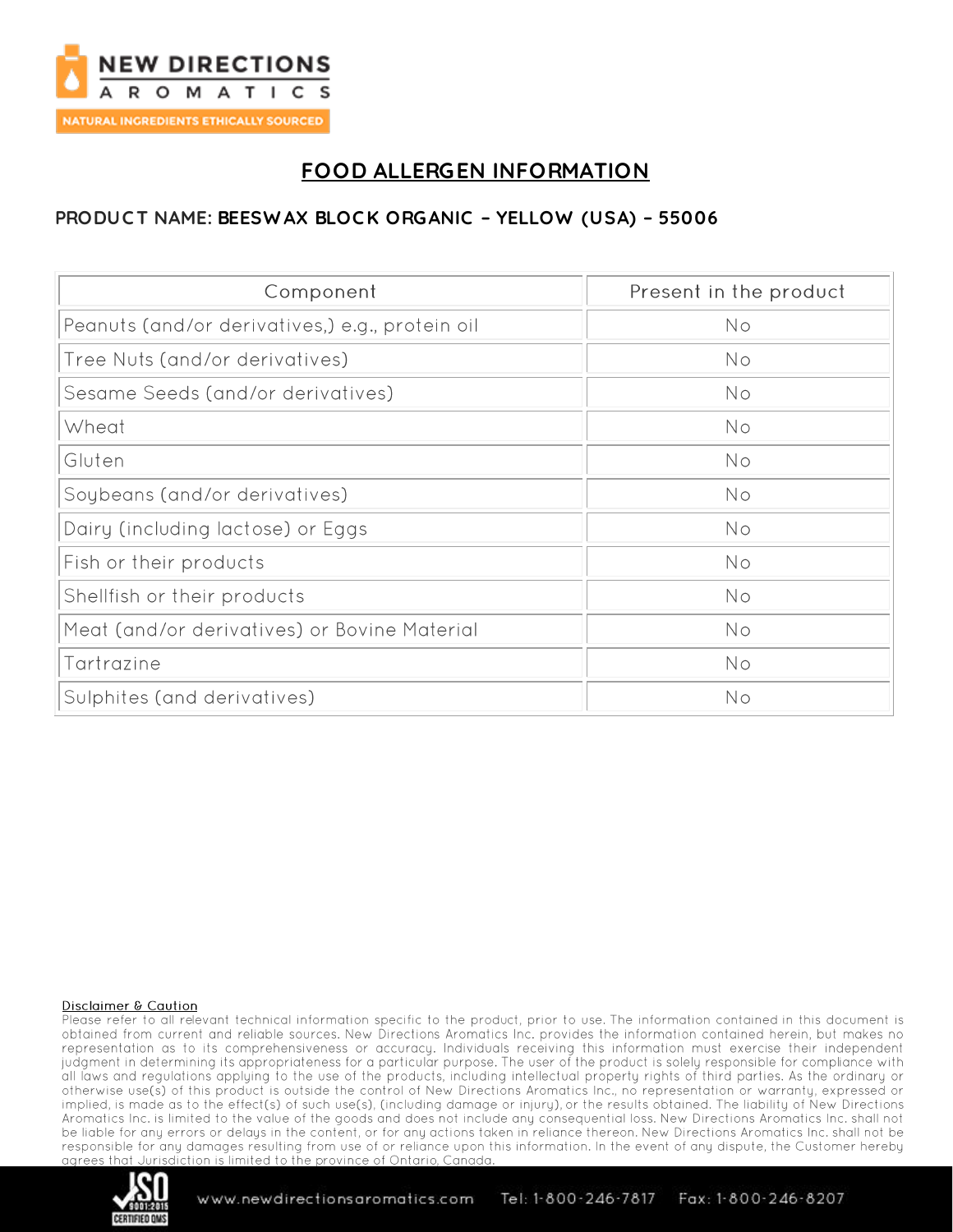

# **GLUTEN STATEMENT**

## PRODUCT NAME: BEESWAX BLOCK ORGANIC - YELLOW (USA) - 55006

We hereby declare that, to the best of our knowledge, this product is gluten-free, nor was it manufactured with any ingredients containing gluten.

#### **Disclaimer & Caution**

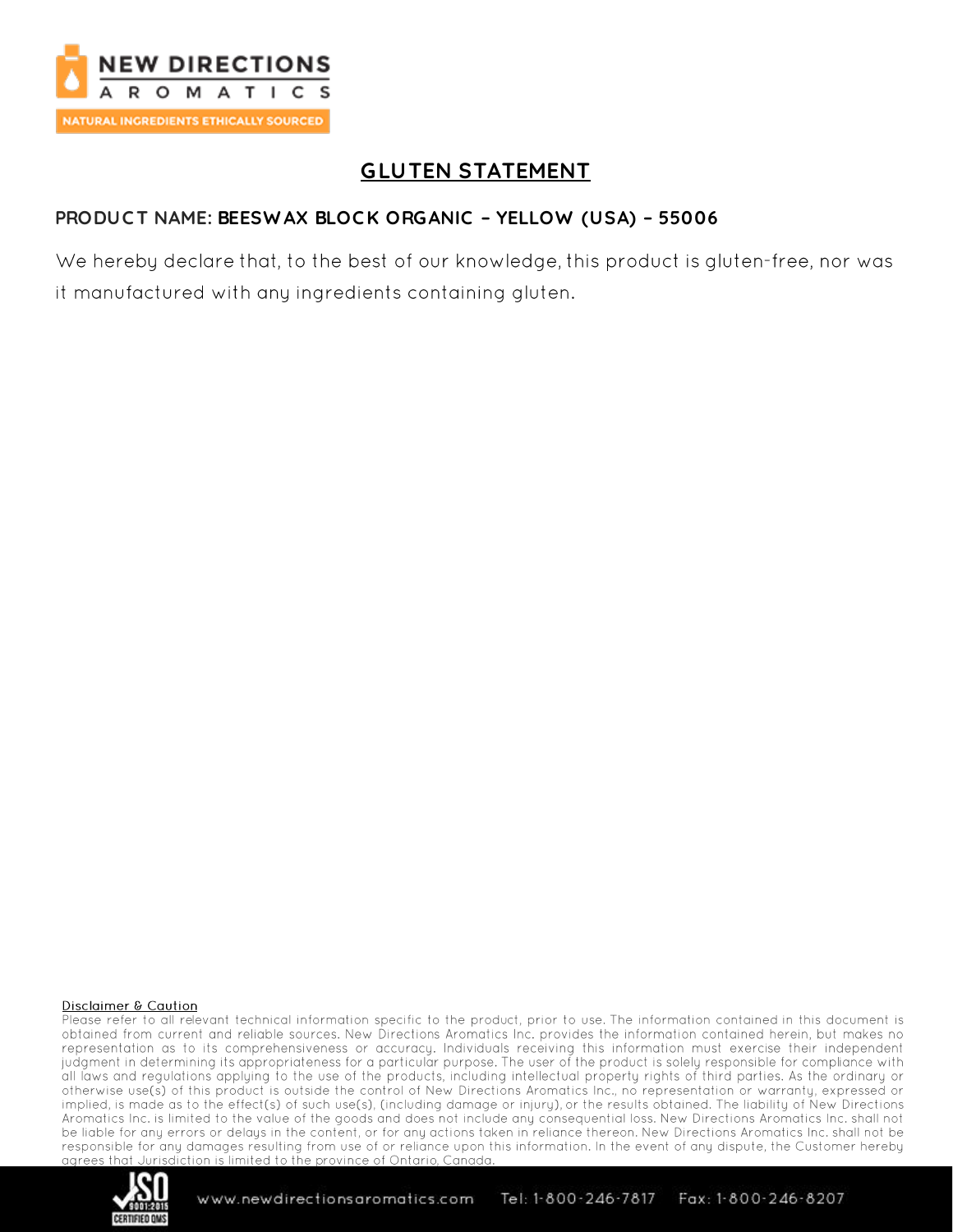

# **DEC LARATION OF BOVINE/TRANSFERABALE SPONGIFORM ENC EPHALOPATHY (BSE/TSE)**

### **PRODUC T NAME: BEESW AX BLOC K ORGANIC – YELLOW (USA) – 55006**

We hereby declare that, to the best of our knowledge, this product is free of BSE/TSE.

#### **Disclaimer & Caution**

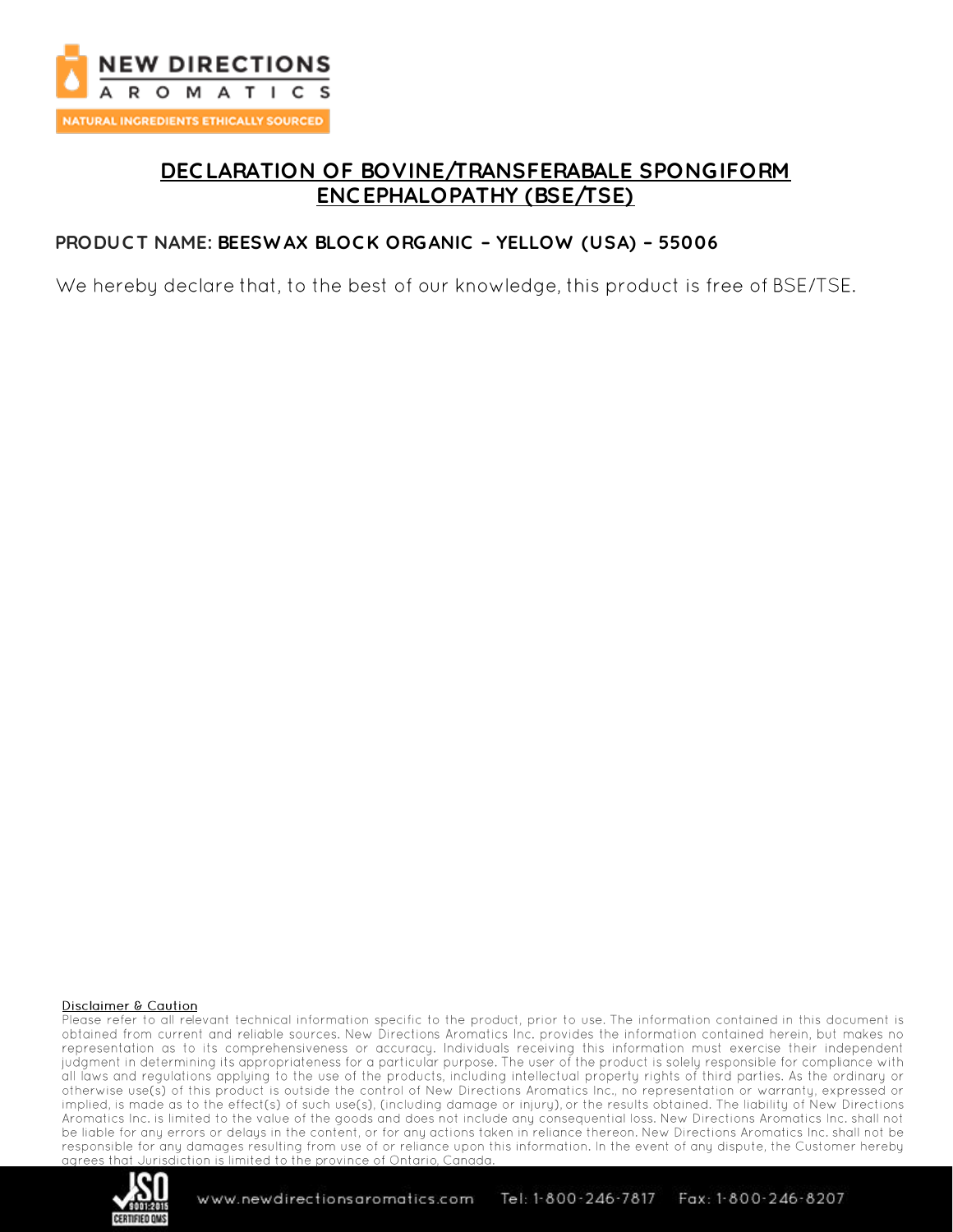

# **CRUELTY-FREE STATEMENT**

## PRODUCT NAME: BEESWAX BLOCK ORGANIC - YELLOW (USA) - 55006

We hereby declare that, to the best of our knowledge, this product has not been tested on animals.

#### **Disclaimer & Caution**

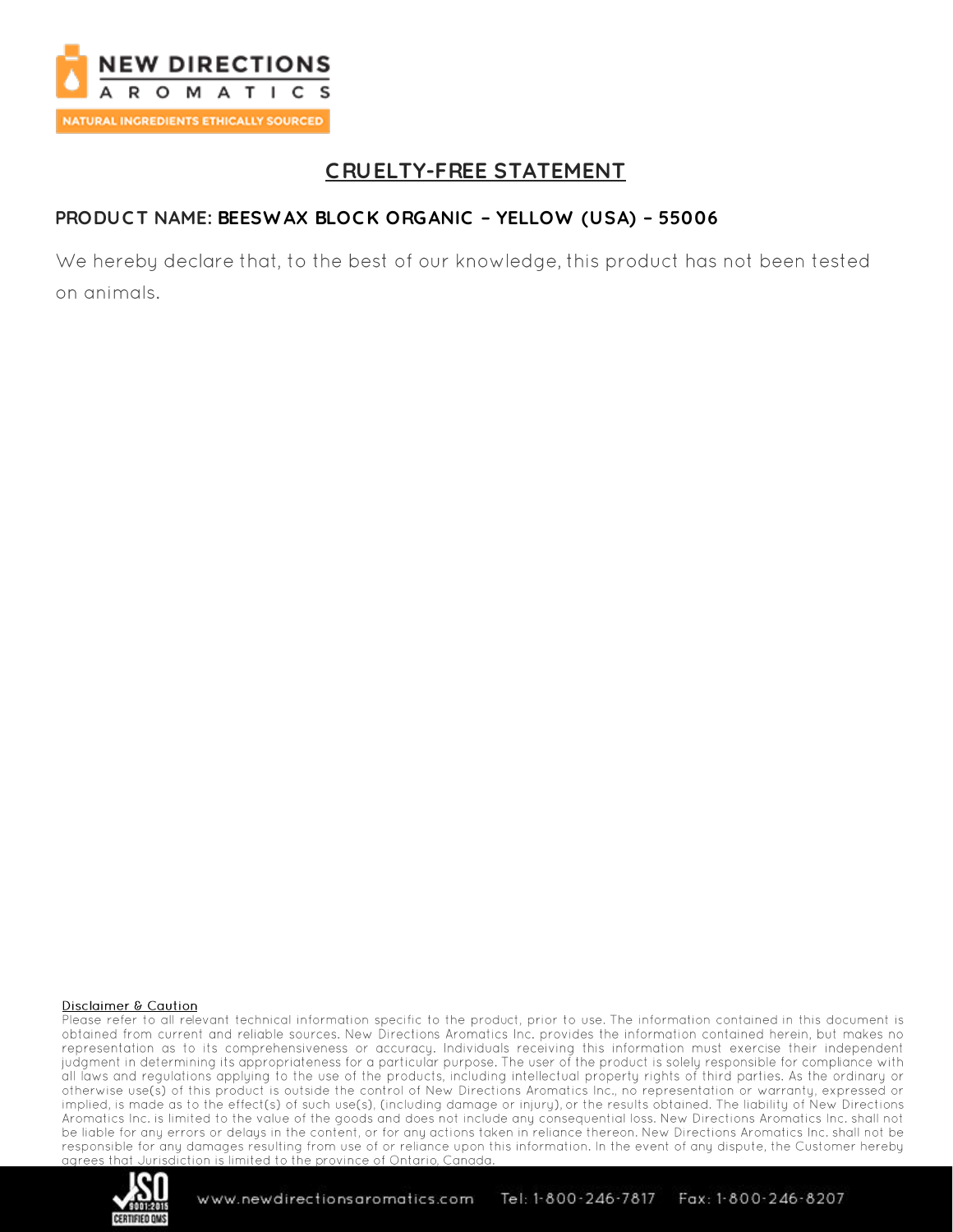

# **KOSHER STATEMENT**

## PRODUCT NAME: BEESWAX BLOCK ORGANIC - YELLOW (USA) - 55006

We hereby confirm that this product has been certified to Kosher standards.

#### **Disclaimer & Caution**

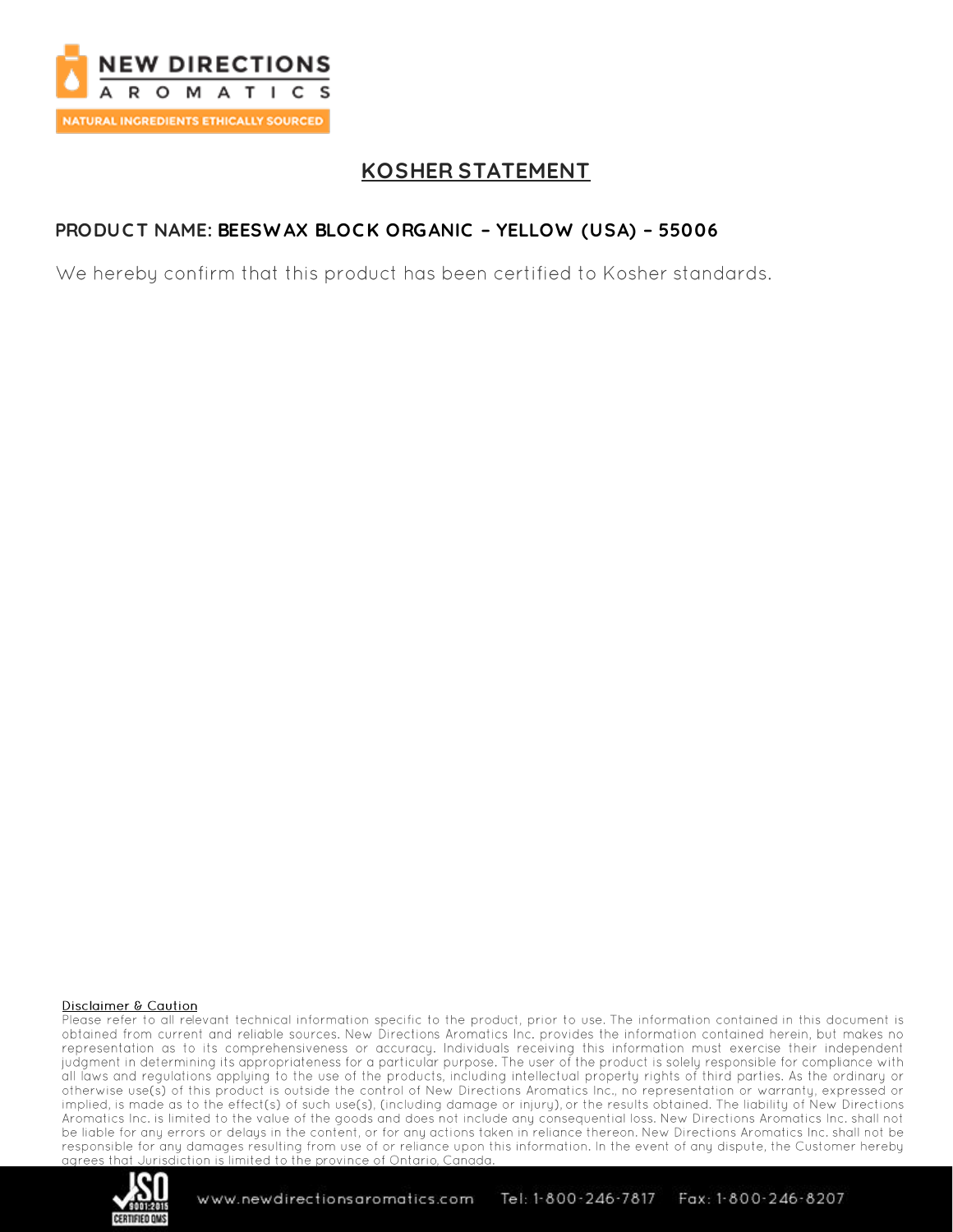

# **VEGETARIAN STATEMENT**

## PRODUCT NAME: BEESWAX BLOCK ORGANIC - YELLOW (USA) - 55006

We hereby confirm that this product has been certified to Vegetarian standards.

#### **Disclaimer & Caution**

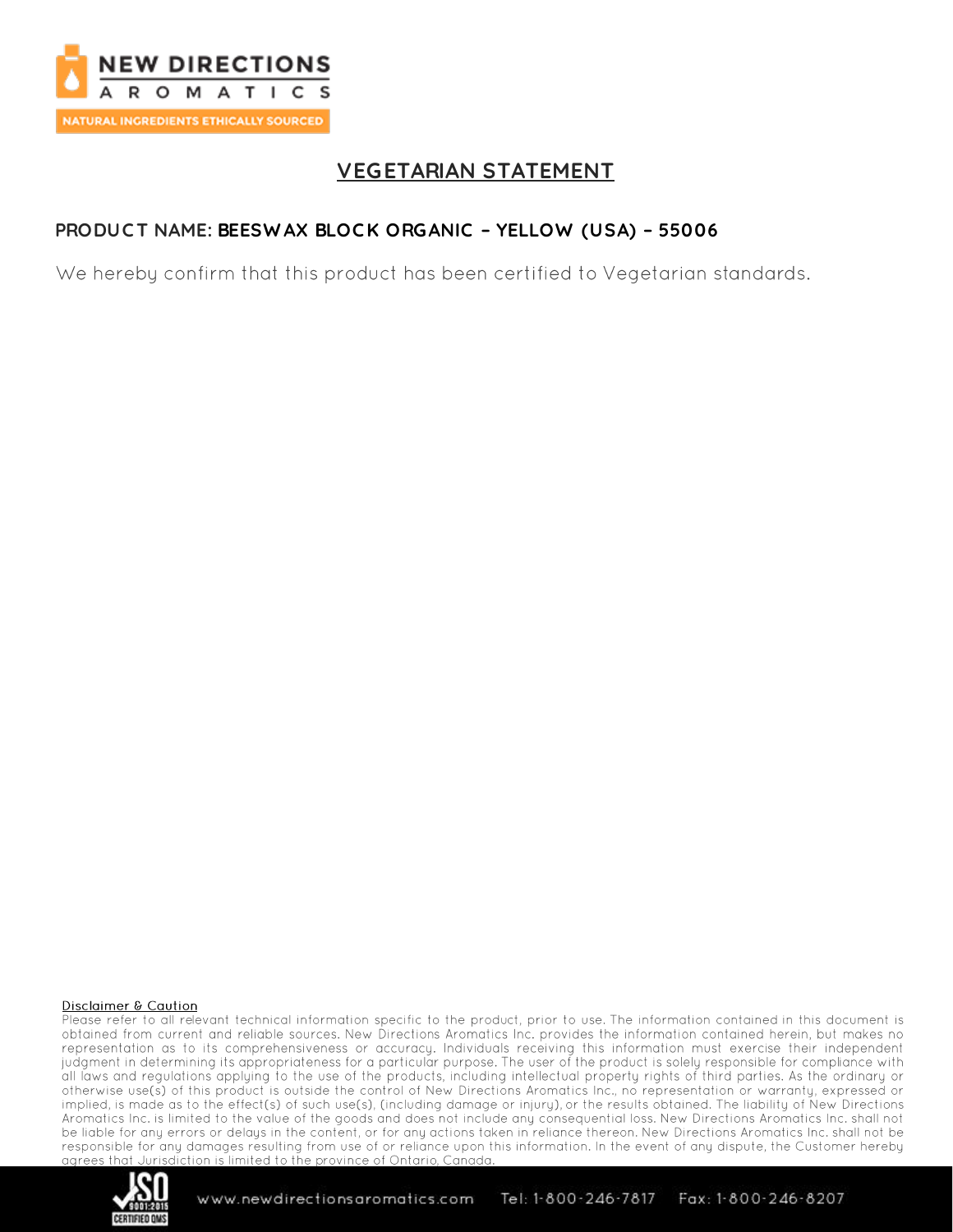

# **CALIFORNIA PROPOSITION 65 STATEMENT**

## PRODUCT NAME: BEESWAX BLOCK ORGANIC - YELLOW (USA) - 55006

We hereby declare that, to the best of our knowledge, this product does not contain any substances included in California Proposition 65.

#### **Disclaimer & Caution**